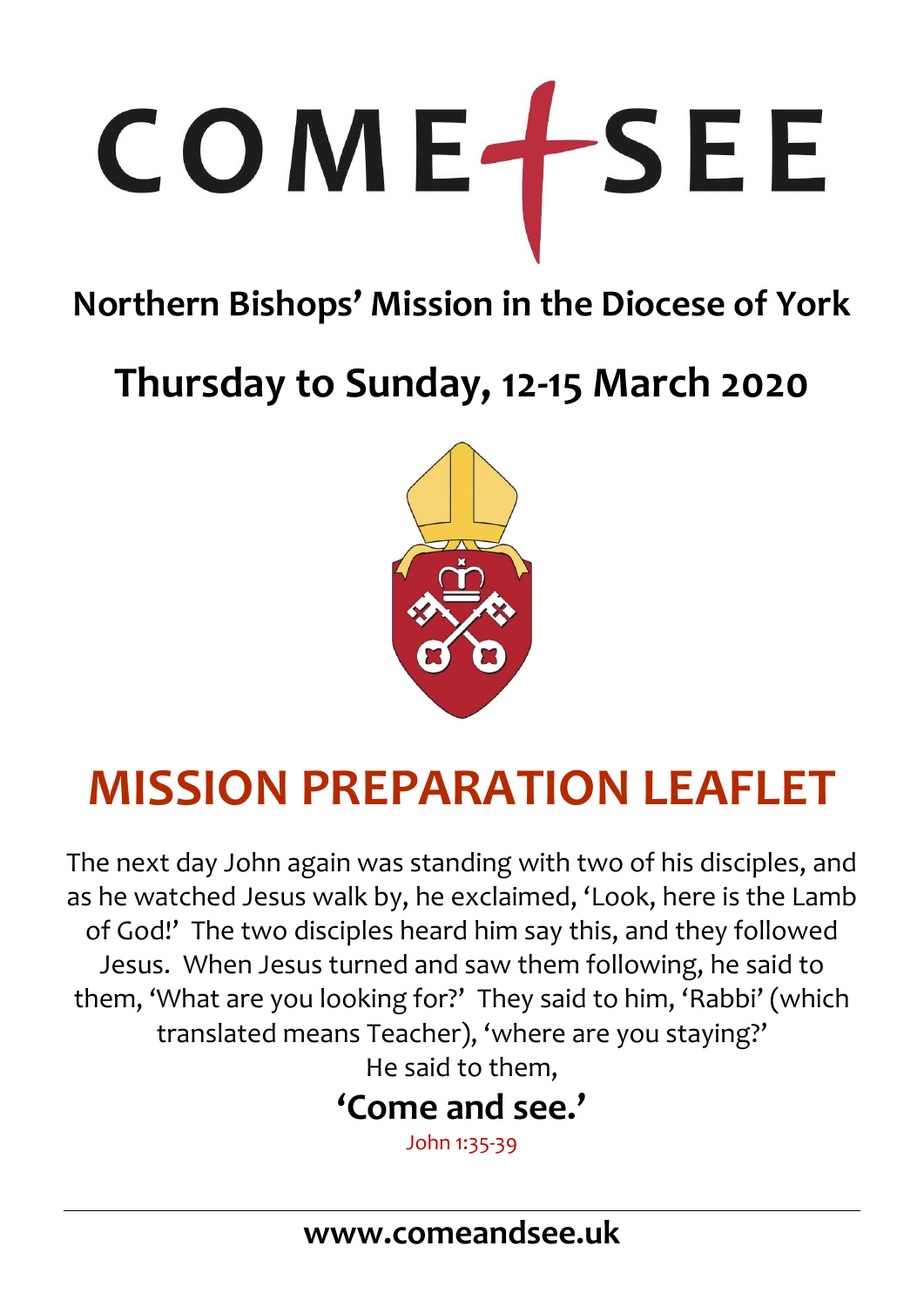# **The Diocese of York: the journey so far…**

The Diocese has a growing strategy for worship, prayer, mission and evangelism and they are all linked together:

- 2010 we launched our vision of *Generous Churches Making and Nurturing Disciples*
- 2015 we began sponsoring parishes to attend the *Leading your Church into Growth* conferences (*LyCiG*)
- 2015-16 the Archbishop made a Pilgrimage of Prayer, Witness and Blessing throughout the Diocese
- 2017 we adopted the goals: *Reach* people we currently don't; Move to *growth;* Establish *sustainable* giving
- 2017-18 we held the Deanery Missions
- 2018 we took new steps to reach 20-40s
- 2020 we look forward to the *Come and See* mission.

Just like the Deanery Missions, *Come and See* is an opportunity for us to unite in local mission and evangelism: we pray, we invite, we celebrate and we offer hospitality, all in the power of the Holy Spirit, telling the Good News of Jesus Christ.

Archbishop Sentamu, together with the Bishops of the Northern Province and their teams, will be working in our Diocese from Thursday to Sunday, 12-15 March 2020. We anticipate being joined by about 30 Bishops each with a small team of lay people, children and youth workers and clergy. Each Bishop will be allocated to a deanery.

## **How will** *Come and See* **be organised?**

#### **Local leadership: Deanery and Parish**

**Each deanery** is asked to begin planning the weekend of services, events and activities. This might be either through the Deanery Leadership Team or a specially formed Deanery *Come and See* Planning Team. Just like the Deanery Missions, some of these events will be in each local church; others might be deanery-wide. Each Bishop is bringing a team of 3-5 people, providing the opportunity for a range of activities to be happening at the same time: visits to schools, children and youth events, breakfasts, quizzes, morning coffees, music evenings and Sunday morning services each with testimony and Good News… whatever works best for you and those you invite.

**Each parish** is invited to form its own *Come and See* Planning Team which will work alongside the Deanery Team (it might be the PCC). Each parish is encouraged to host its own *Come and See* activities during the weekend, making use of the Bishops and their Teams. You might also invite other churches in your area to be involved.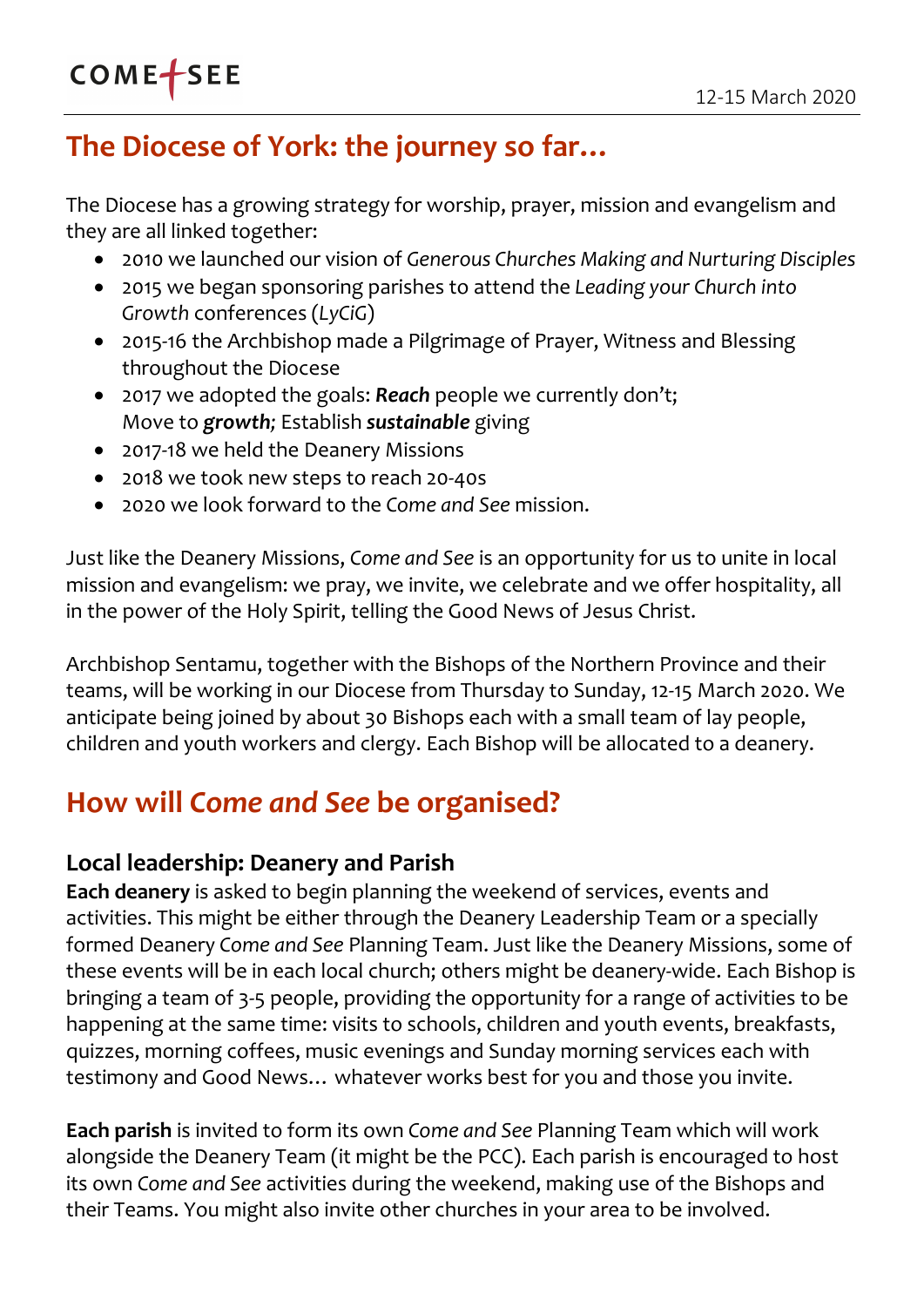Think and pray about what went really well during the Deanery Mission:

- could you do this again?
- could you do something different too?
- $\bullet$  think about what you have in the church diary how might you tweak it and give it an outreach focus?
- whom might you invite family, friends, neighbours, all your church contacts?

Jesus said 'you will receive power when the Holy Spirit has come upon you; and you will be my witnesses in Jerusalem, in all Judea and Samaria, and to the ends of the earth.' Acts 1:8

#### **Diocesan Planning Team**

There is an overall Diocesan Planning Team ready to liaise with each Deanery. This Team will also work with the Archbishop planning where he goes over the weekend.

The Planning Team will offer support for deaneries and parishes in organising *Come and See* – watch out for details. Many parishes have already attended a *LyCiG* conference, the Manual has excellent advice on organising evangelistic events.

Chair: Archdeacon John Day with Anna Berry Dean Jonathan Frost Archdeacon Sarah Bullock Diocesan Officers: Revd Dr Gavin Wakefield, Revd Richard White, Martin Sheppard Local leaders: Revd David Dixon - Scarborough, Ste Corner - Middlesbrough, Lucy Willshaw - Helmsley, Revd Ben Norton - Hull, Revd Richard Carew - York

## **Finance**

The Diocesan budget includes money for *Come and See*, covering things such as diocesan provided support and resources. The visiting Bishops and Teams' travel costs are paid from their own diocesan budgets. We hope that local church costs would be met from the PCCs' budgets for mission for 2020. Each deanery is asked to provide accommodation for the Bishops and their Teams.